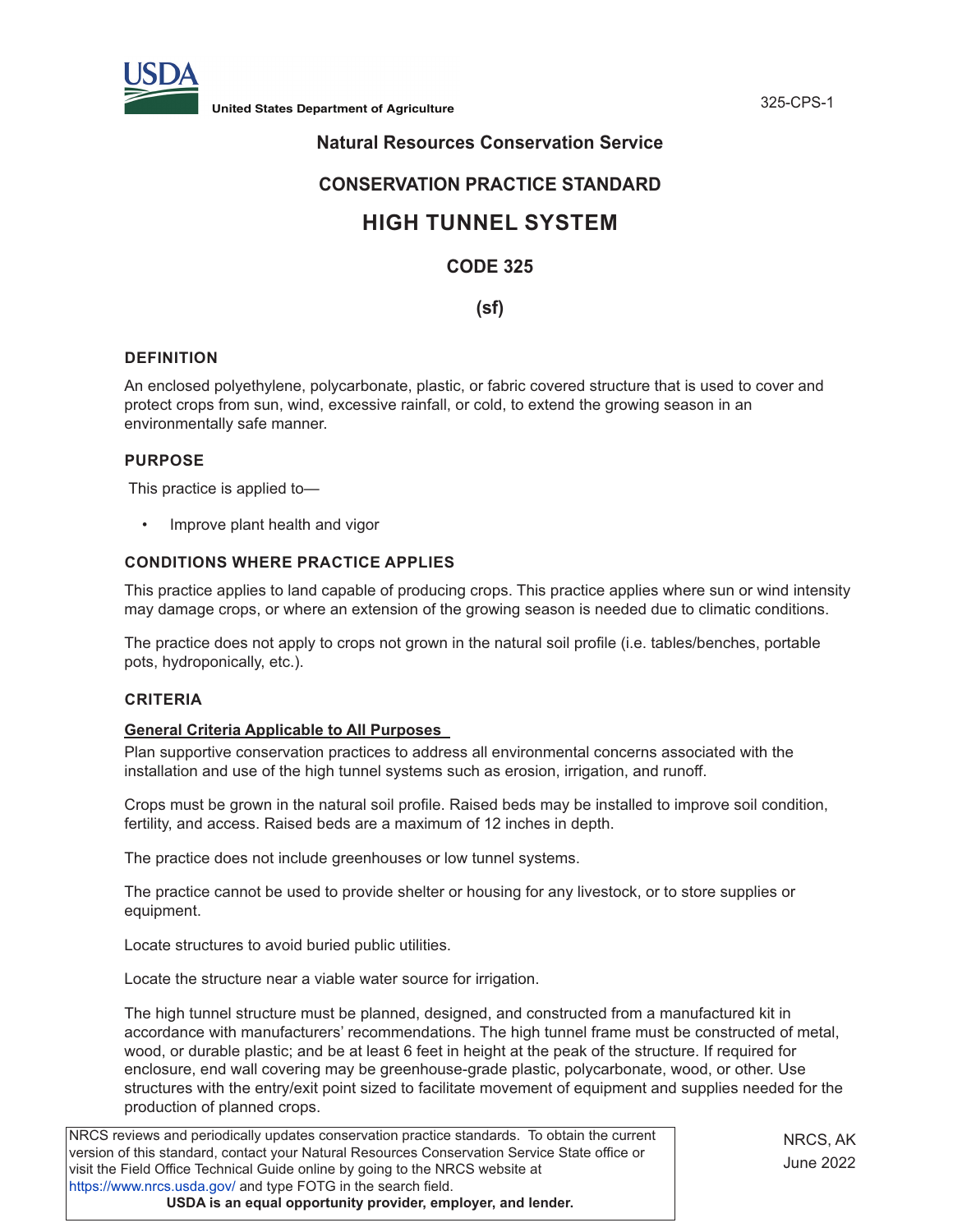Select the high tunnel covering material of a significant thickness to withstand the temperature change for the period required and shall have a 4-year-minimum lifespan. For polyethylene covers, use a minimum 6 mil greenhouse grade, UV-resistant material.

For organic producers, it will be the responsibility of the producer to make sure that all permissible activities, design, material used, and material specifications are consistent with the USDA Agricultural Marketing Service National Organic Program, National Standards on Organic Agricultural Production and Handling.

Construct high tunnel structures on level grade or the naturally occurring slope if the slope does not exceed five percent.

Where snow loads may damage the structure, the tunnel cover shall be removed or rolled up at the end of the growing season unless the structure is designed by the manufacturer to withstand expected snow loads.

Where wind loads may damage the structure, select the tunnel cover and structure designed by the manufacturer to withstand expected wind loads or manage the tunnel system in a manner that limits wind damage. Where the intensity or duration of sunlight can shorten the growing season, the appropriate thickness of shade cloth may be used in place of, or in addition to impervious plastic covers. When shade cloth is used alone, end walls are not required.

High tunnels shed a large amount of water and can create drainage and ponding issues where none previously existed. Direct runoff away from the high tunnel structure to avoid ponding. Provide a detention basin, storage reservoir, or stable outlet when runoff from tunnel covers empties onto the ground surface with potential to cause erosion.

Outside the high tunnel structure, vegetate all exposed surfaces disturbed during construction in accordance with CPS Code 342, Critical Area Planting. If climatic conditions preclude the use of seed or sod, use CPS Code 484, Mulching.

Significant modifications to the high tunnel structure design must be verified and approved by the manufacturer prior to construction to ensure that any warranties remain in effect.

#### **CONSIDERATIONS**

Runoff may be captured and used for irrigation purposes, if allowed by State law, though runoff should not be relied on as the only source of irrigation water. Use the criteria for CPS Code 558, Roof Runoff Structure, to design any structure needed to meet the runoff criteria above. Runoff may empty into surface or underground outlets, or onto the ground surface when properly protected. Size surface and underground outlets according to the criteria for CPS Code 620, Underground Outlet, to ensure adequate capacity. Provide for cleanout as appropriate. Surface or ground outlets such as rock pads, rock-filled trenches with subsurface drains, concrete and other erosion-resistant pads, or preformed channels may be used.

Consider managing the high tunnel system to maintain or improve soil health by following a soil management system that creates a favorable habitat for soil microbes by:

- minimizing soil disturbance, physical, chemical and biological
- using plant diversity in the rotation to increase diversity below ground
- keeping a living root growing year round as much as possible
- keeping the soil covered with residue and growing plants year round

Locate the high tunnel conveniently for ingress/egress of plant materials, equipment, and other operation and maintenance activities.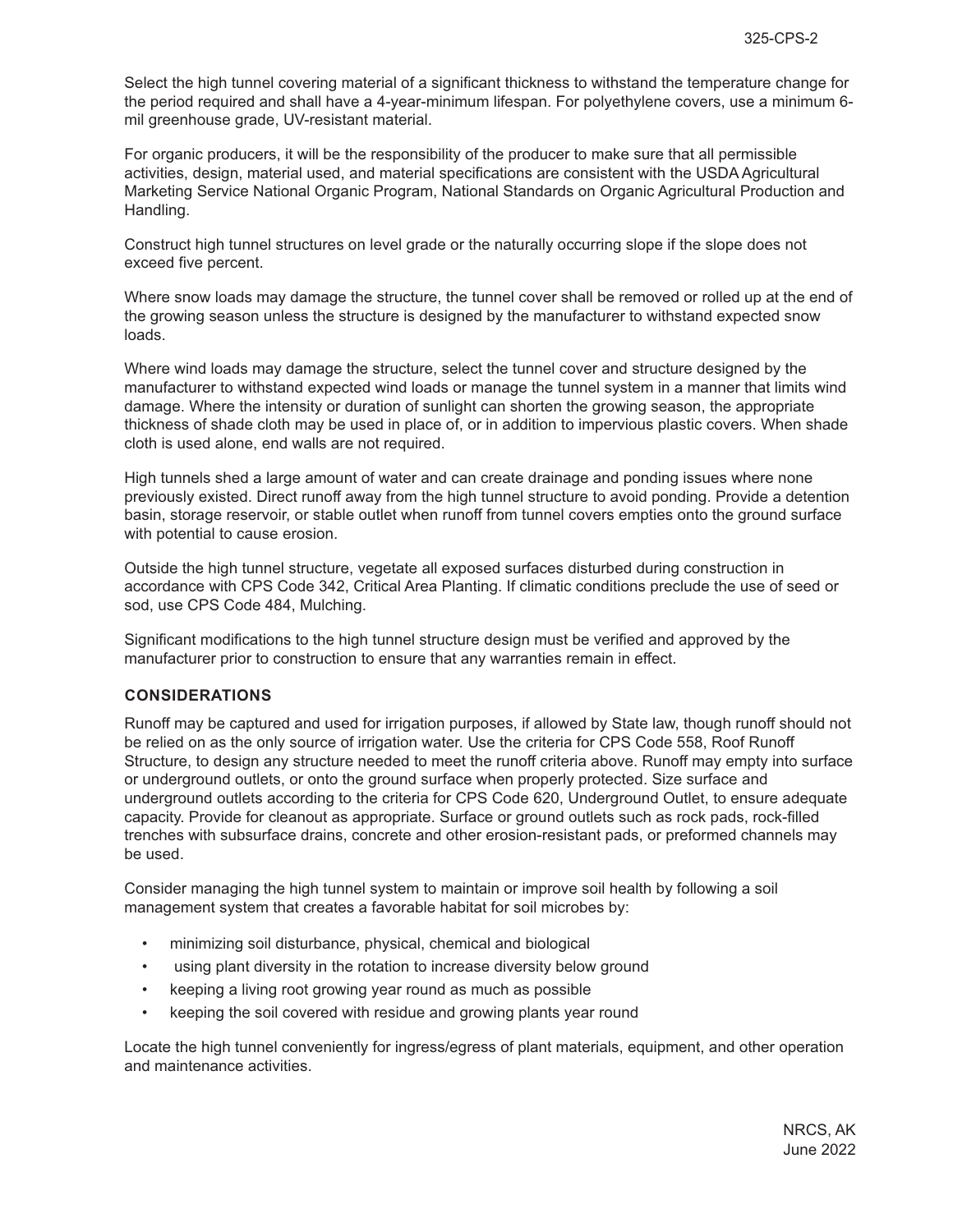Remove or manipulate side covers to control internal temperatures and humidity. Installation of vents, fans, or heaters should be considered and should be included in the manufacturer's design and recommendations. If providing protection from the sun extends the growing season, consider a high tunnel structure that includes shade cloth.

If available, consider installing a supplemental manufacturer's kit to provide additional structural support.

Consider setting end posts in concrete, the use of heavier 12 to14 gauge steel, and a double layer of plastic to increase integrity of the structure

Consider a minimum clearance of 10 to 20 feet between side by side high tunnel installations for snow removal and cover installation.

Consider potential shading of high tunnel structures by other structures or trees and locate at a distance of two times the height of the tree or structure.

Control weeds with soil fabrics, covers, or mulches.

Consider additional conservation practices where appropriate to include:

- crop rotation
- irrigation water management
- salinity management
- nutrient management
- integrated pest management
- critical area planting
- mulching
- roof runoff structure
- diversion
- underground outlets
- heavy use protection
- cover crop

#### **PLANS AND SPECIFICATIONS**

Prepare plans and specifications in accordance with the criteria of this standard.

As a minimum, the plans and specifications include the following:

- Identify purpose.
- Document the planned growing season.
- Layout and location of the high tunnel.
- Site preparations and the required supporting practices for erosion control, runoff, and vegetative cover according to the requirements of the corresponding conservation practice standard.
- The planned width and length of the seasonal high tunnel. Statement that the seasonal high tunnel will be built per the manufacturer's directions.
- Procedure and timing to remove or roll up the high tunnel cover prior to inclement weather conditions.
- Procedure and timing to add or replace shade cloth for protection from the sun for the high tunnel cover.